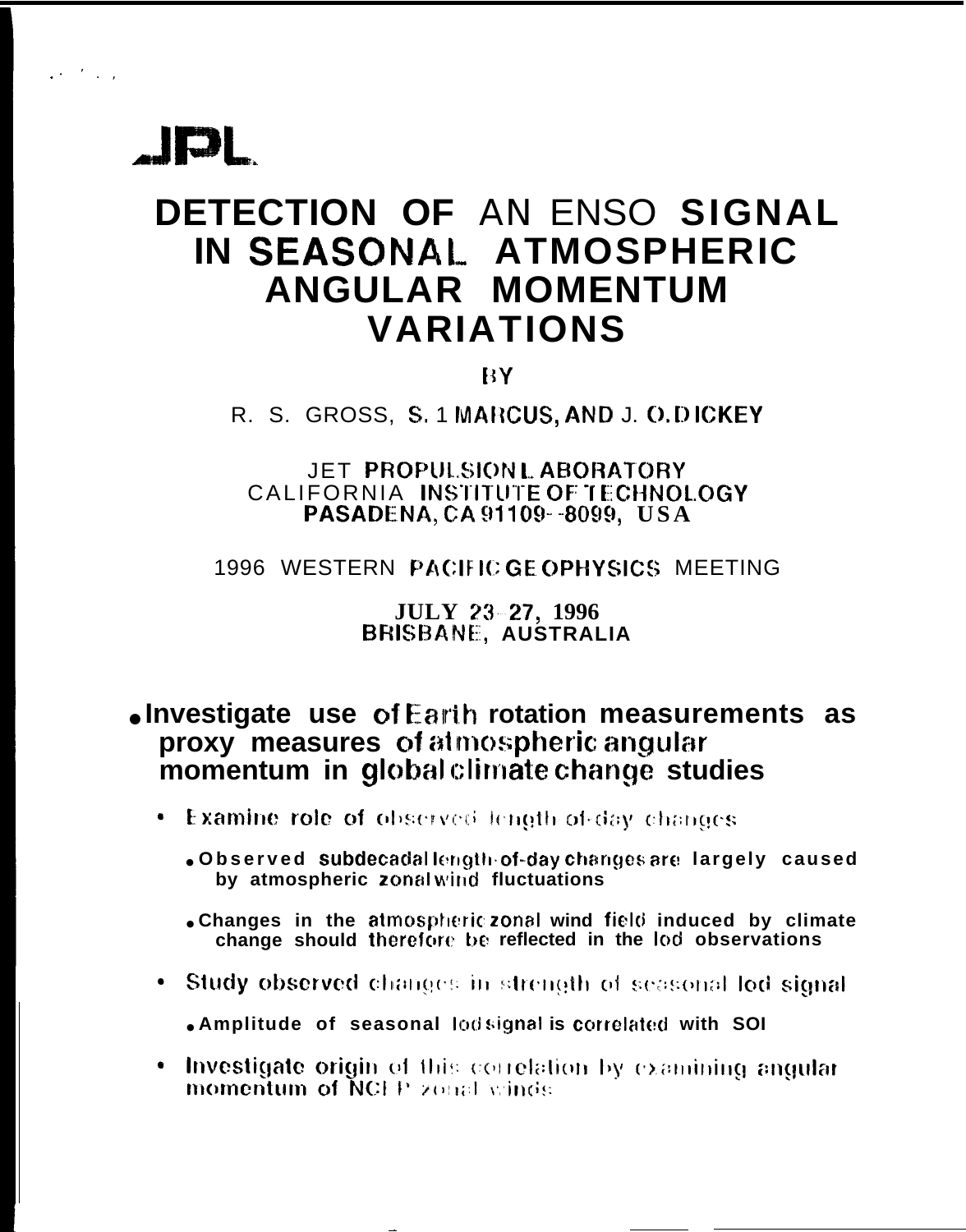# **SEASONAL LOD VARIATIONS**

#### • Observed seasonal signal in lod caused by zonal atmospheric winds (to within measurement error)

. Rosen & Salstein (1 985, 1 991); Naito & Kikuchi (1990, 1991); Rosen (1993); Dickey et al. (1993)

Table 2. Amplitude (A - in 10.6 sec) and Phase (P) of the Seasonal Components of LOD and Atmospheric Momentum Due to Winds (MW)

|                               | Annual |       | Semi-Ar)nual |         |
|-------------------------------|--------|-------|--------------|---------|
|                               |        | Þ     | А            |         |
| 1980-1986<br>LOD <sub>1</sub> | 353.47 | Fcb 4 | 2.9s.83      | May $4$ |
| $M_{EC}^{W}M(1000-1)$         | 332.17 | Feb 7 | 295.38       | May "?  |
| $M_{NMC}$ (1 000-1)           | 349.69 | Feb 9 | 279.27       | May 8   |
|                               |        |       |              |         |

 $(Dickey et al., 1993)$ 

### Strength of seasonal lod signal will vary as strength of seasonal zonal winds vary

- •Zonal winds can be expected to vary as pole-to-equator temperature gradient varies due to climate change
- . Thus, strength of seasonallod signal can be expected to vary in response to climate change
- Use observations of the seasonal lod signal to search for climate change-induced variations over past 30 years
	- . Correlate with other indices of climate change such as the Southern Oscillation] Index (SOI)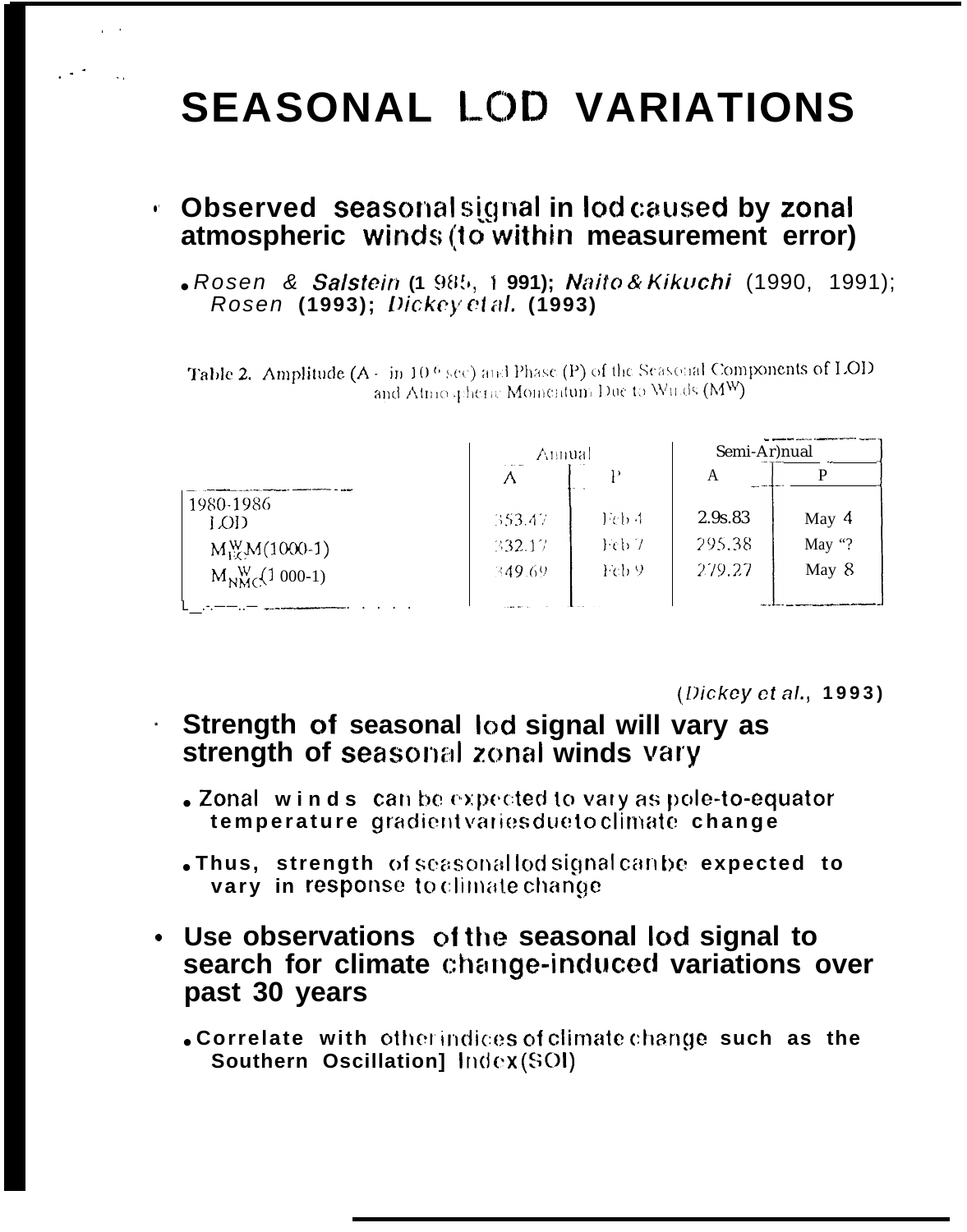# **SEASONAL LOD ANALYSIS**

## . LOO data set: COME92

- Combination of astrometric, LUR, VEBI observations
- Various corrections are applied to the individual series in order to make them consistent with each other prior to their combination
	- . Bias, rate, stated uncertainties
	- Annual term of astrometric series adjusted by applying a constant correction to make it agree, on average, with annual term exhibited by combination of other series during 1976-1982
- Spans 1962-1992 at 5 day intervals

## • Seasonal lod signal isolated by:

- 1) Singular Spectrum Analysis
- 2) Fit for mean, trend, semi-annual, annual terms to lod observations within a sliding 1.5 year window
- 3) Bandpass filter lod series using bandwidth of 0.974 cpy centered on annual and semiannual frequencies
- All methods yield consistent results for the seasonal terms

#### . Amplitude of seasonal terms recovered by complex demodulation

#### • Recovered amplitude of seasonal terms correlated with Modified Southern Oscillation Index (MSOI)

. MSOI defined by difference between Darwin and Tahiti surface pressure in millibars.

. Positively correlated with lod

### • Search for trend in amplitude of seasonal lod terms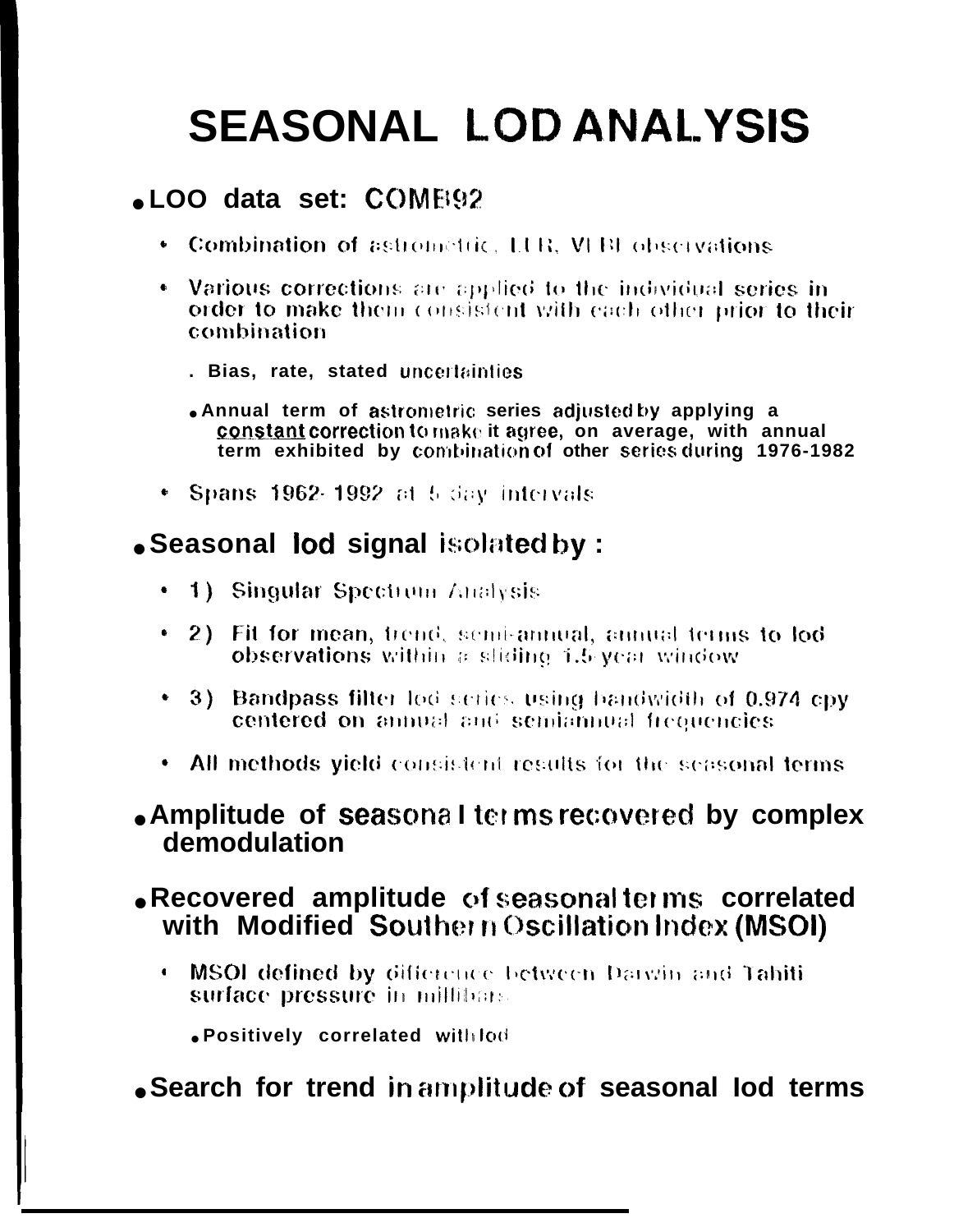

 $(su)$  AD( to utiliary search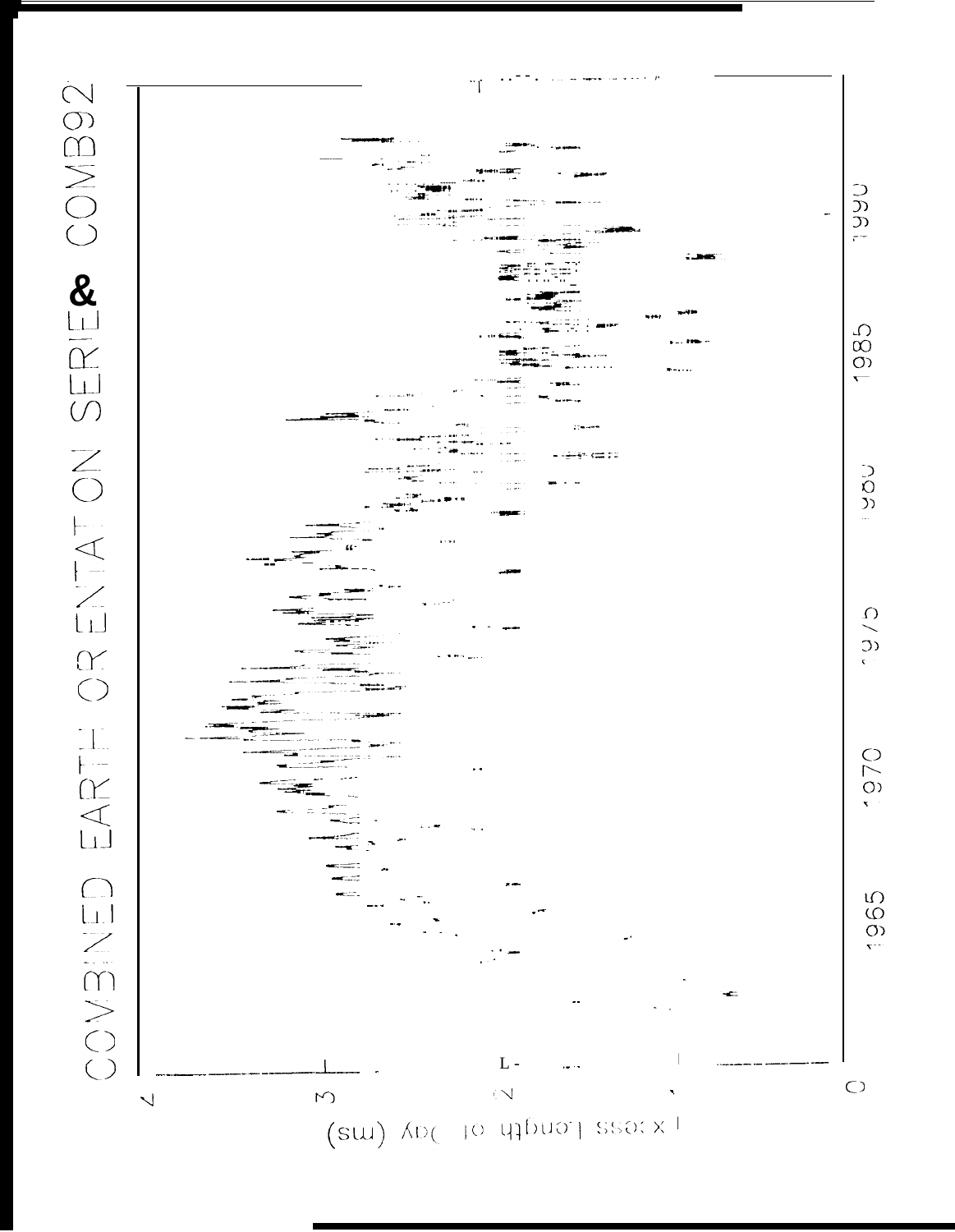SPECTRUM OF COMB92 LENGTH-OF-DAY SERIES

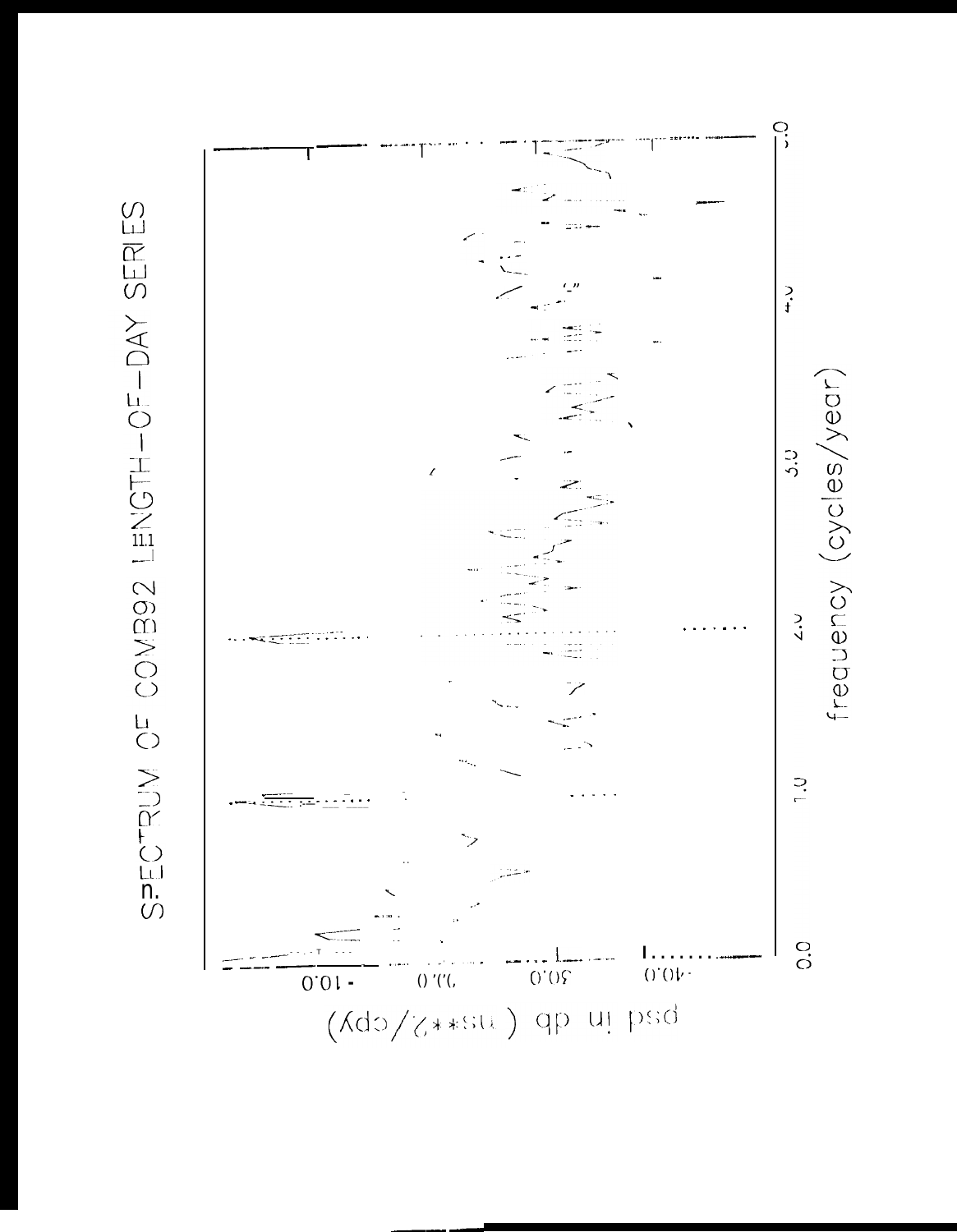$\Omega$  $\ddot{\epsilon}$  $\vec{a}$  $\circ$  $\frac{1}{2}$  $\bigodot$ SEASONAL LEVGTH-OF-DAY  $\begin{array}{c} \supset \mathsf{n} \\ \mathsf{n} \end{array}$  $\mathcal{S}$  $\frac{5}{5}$  $\overline{O}$  $\begin{array}{c} \square \\ \square \\ \square \\ \square \end{array}$ CQAL  $\begin{array}{c} \mathbf{a} \\ \mathbf{b} \\ \mathbf{c} \end{array}$ しろいろ Od MOO コマコンスマー ころいの **AVP CRG**  $\frac{c}{c}$  $\begin{pmatrix} 1 \\ 0 \\ -1 \end{pmatrix}$  $C_{\Delta}$  $40776$  $\widehat{\Omega}$ HOSE HSECH コくコンンマー きほの 1970  $\text{correl}(\text{a}^{\star})$ on = 0.50  $rac{c}{\tau}$ 965  $\begin{array}{c} \mathbf{u} + \\ \mathbf{v} + \\ \mathbf{v} \end{array}$  $\hat{c}$  $-0.2$  $\frac{1}{2}$ u<br>c  $\frac{c}{c}$  $\circ$  $\frac{6}{5}$  $\frac{4}{\cdot}$  $\frac{2}{3}$  $\circ$  $-2.2$  $\epsilon$ Exess Length of Day (em) (em) sputigmA 00.) lounnA~ime2 Modified Southern Oscillotion Index (mb) S)  $\mathsf{C}$  $\circ$  $\mathcal{Q}^{\prime}$  ) ZI JANGIS OSZ Ť. CON. O66.  $\bigodot$  $\breve{\infty}$  $\overline{O}$  $(WSO<sup>n</sup>)$  $585 \begin{array}{c} 1 \\ 1 \\ 0 \\ 1 \end{array}$ しえいNOdNOD TVDNNNV  $\overline{\phantom{a}}$  $\frac{0}{00}$ Ť  $\overline{1}$ AV<sub>2</sub>  $\frac{5}{21}$ ز<br>ج  $\begin{pmatrix} 1 \\ 0 \\ 1 \end{pmatrix}$ e e c'h **CL6.**  $\,$  J  $0.570 = 0.54$  $\frac{1}{2}$ べつイイ 555<br>01  $rac{1}{1}$  $\frac{Z}{4}$  $\overleftrightarrow{0}$ <sup>-</sup>  $\frac{40}{\sqrt{2}}$  $\frac{c}{c}$  $-0.2$  $\circ$  $\frac{4}{5}$  $\frac{6}{2}$  $\frac{2}{3}$  $\frac{d}{c}$  $\frac{4}{\sqrt{2}}$  $\circ$  $\sim$ (em) sbudi gritA 00J lbunnA

lease lienge of Day (en)

 $(Gross et al. 1996)$ 

SouthernOscillation Index (rob)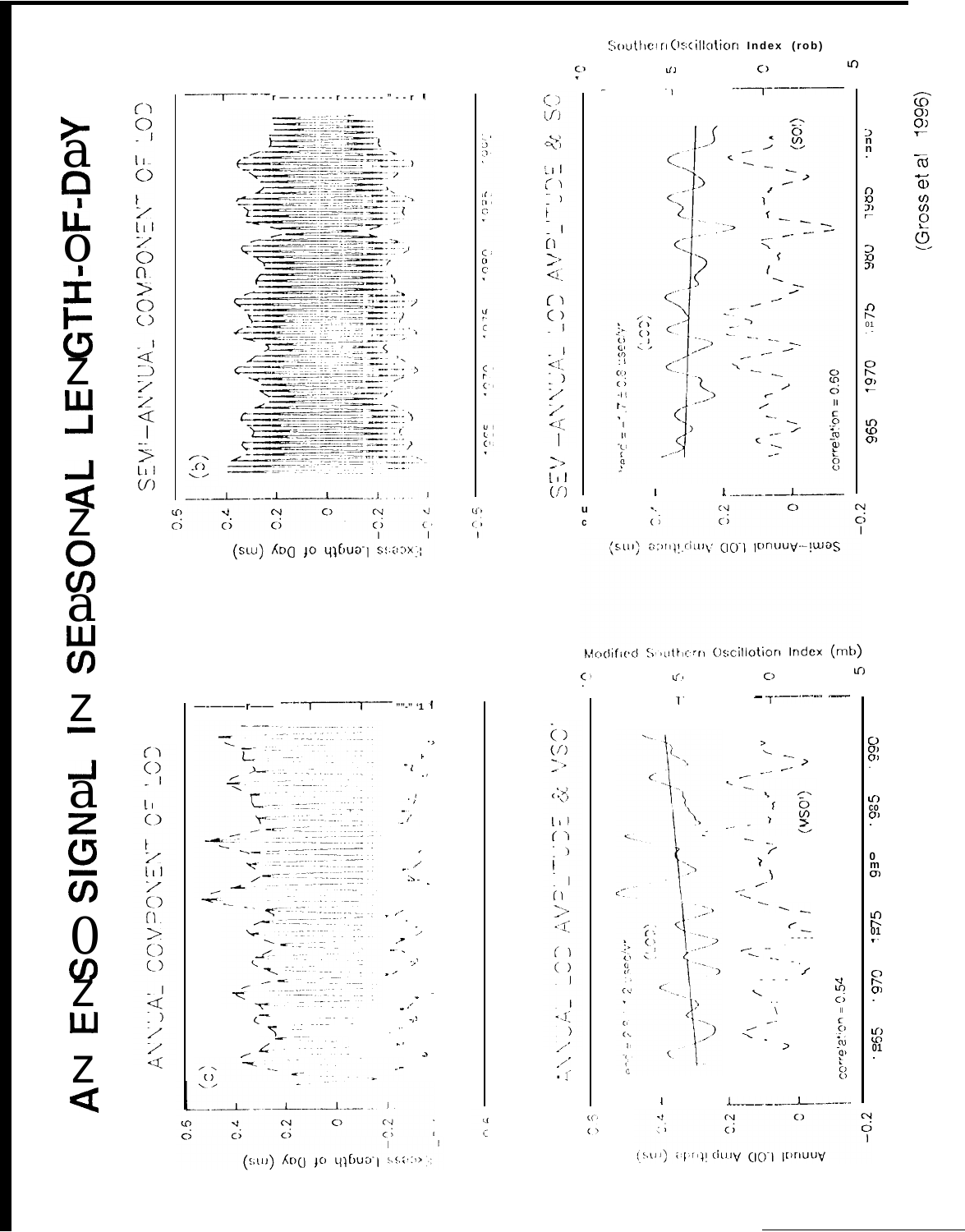(sw) spuopeillim



Time in years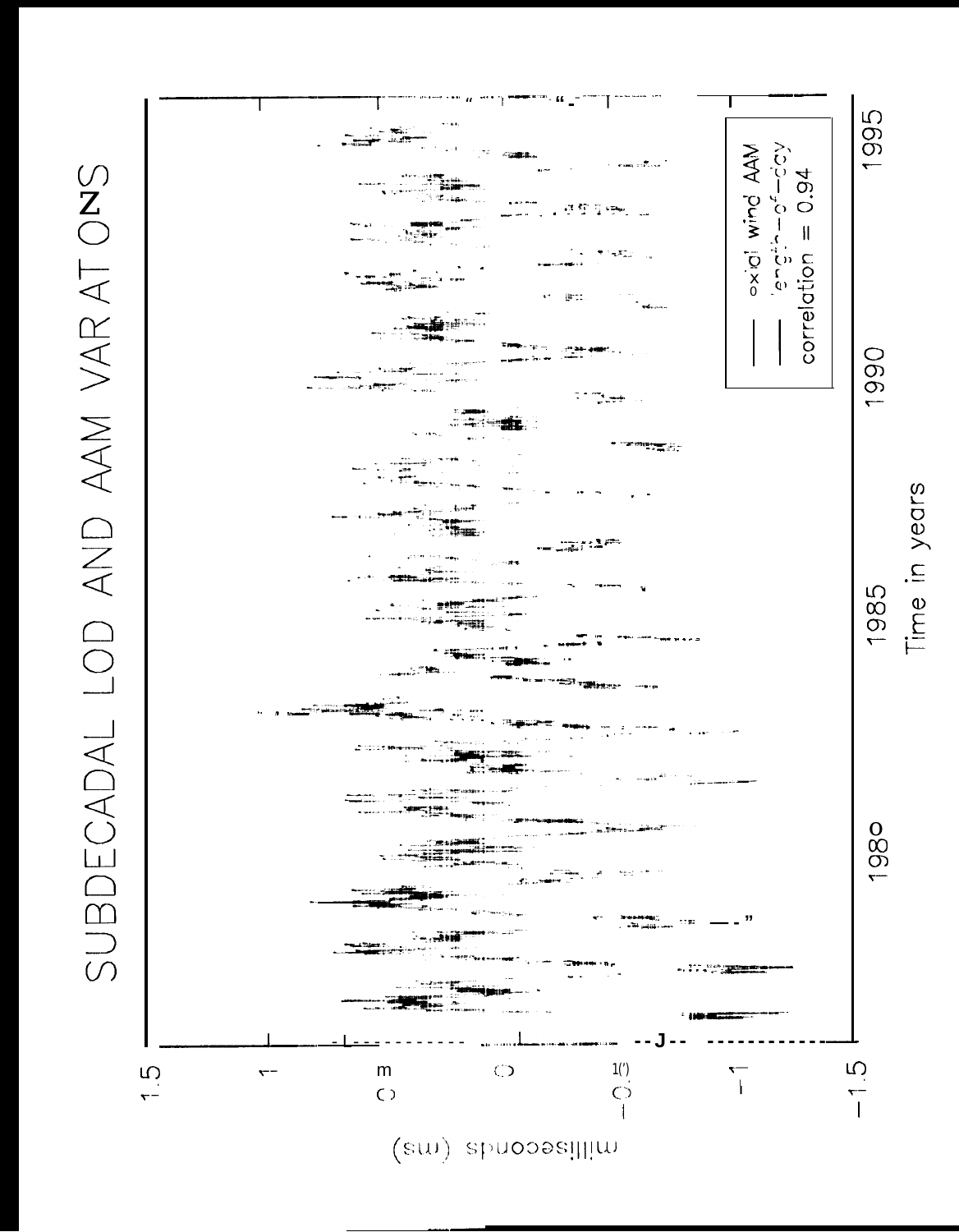# **SEASONAL AAM ANALYSIS**

## . Atmospheric Angular Momentum data set: NCEP

- $\bullet$  Angular momentum of the zonal winds determined by the global data assimilation system of the US National Centers for Environmental Prediction (NCEP).
	- Winds integrated to top-of-model (50 mb)
- Data preprocessing:
	- Linearly interpolate across gaps (largest gap spans 23 days)  $\bullet$
	- . Form daily average of twice-per-day values
- Resulting AAM series spans 19 years (01JUL76 to 29JUL95). at daily intervals

#### • Isolate annual and semiannual AAM components

Bandpass filter AAM series using bandwidth of 0.974 cpy centered on annual and semiannual frequencies

### **Amplitude of annual and semiannual AAM** components recovered by complex demodulation

### . Correlate with Southern Oscillation Index (SOI)

- . SOI defined by normalized difference between Darwin and Tahiti surface pressure
- Monthly SOI values smoothed by applying lowpass filter having cutoff period of  $1/0.487 \div 2.05$  years.
	- Cutoff period chosen to match smoothing applied to amplitudes  $\bullet$  . of annual and semiannual AAM components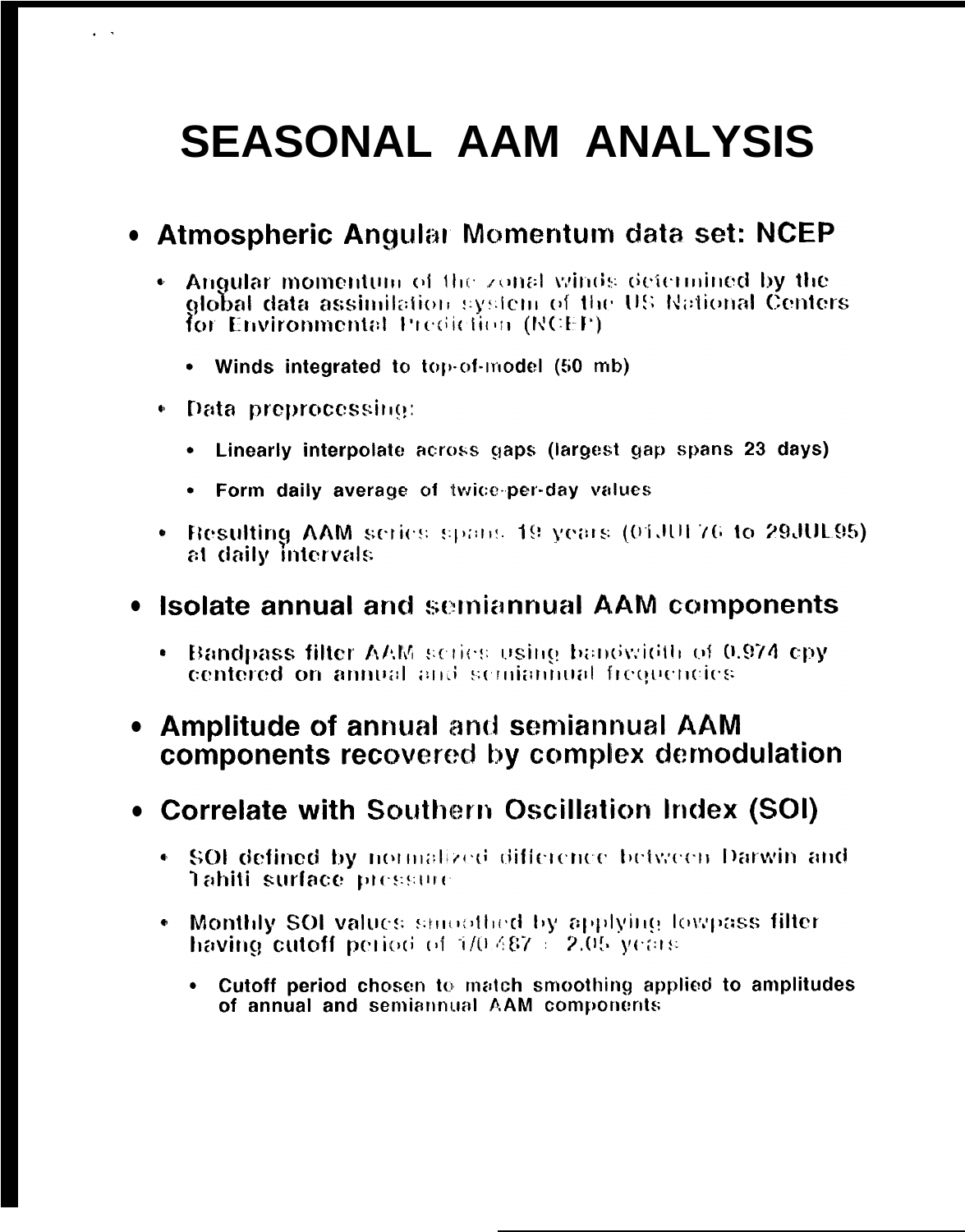



**OOO**  $\overline{\phantom{a}}$ 

Ime in years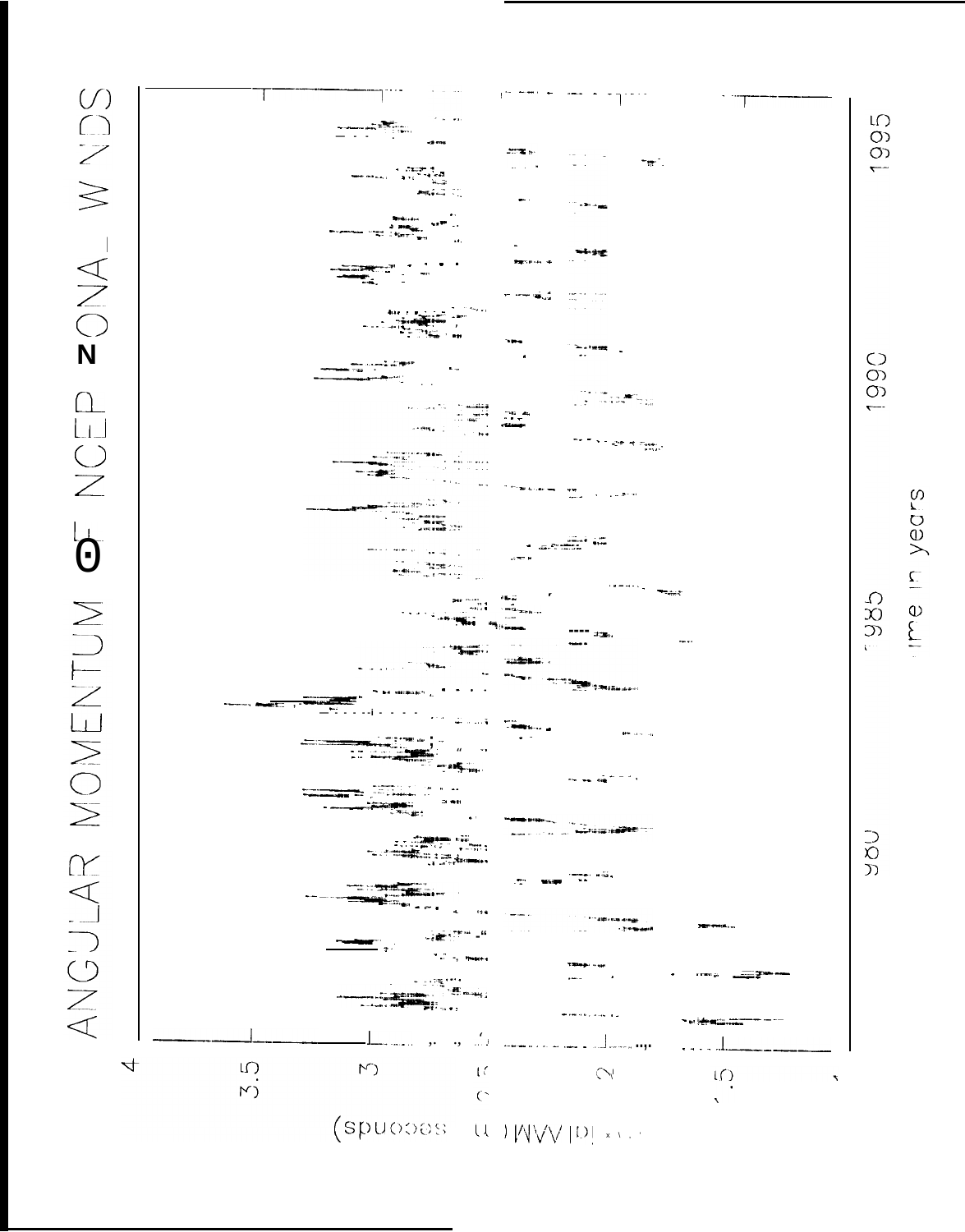

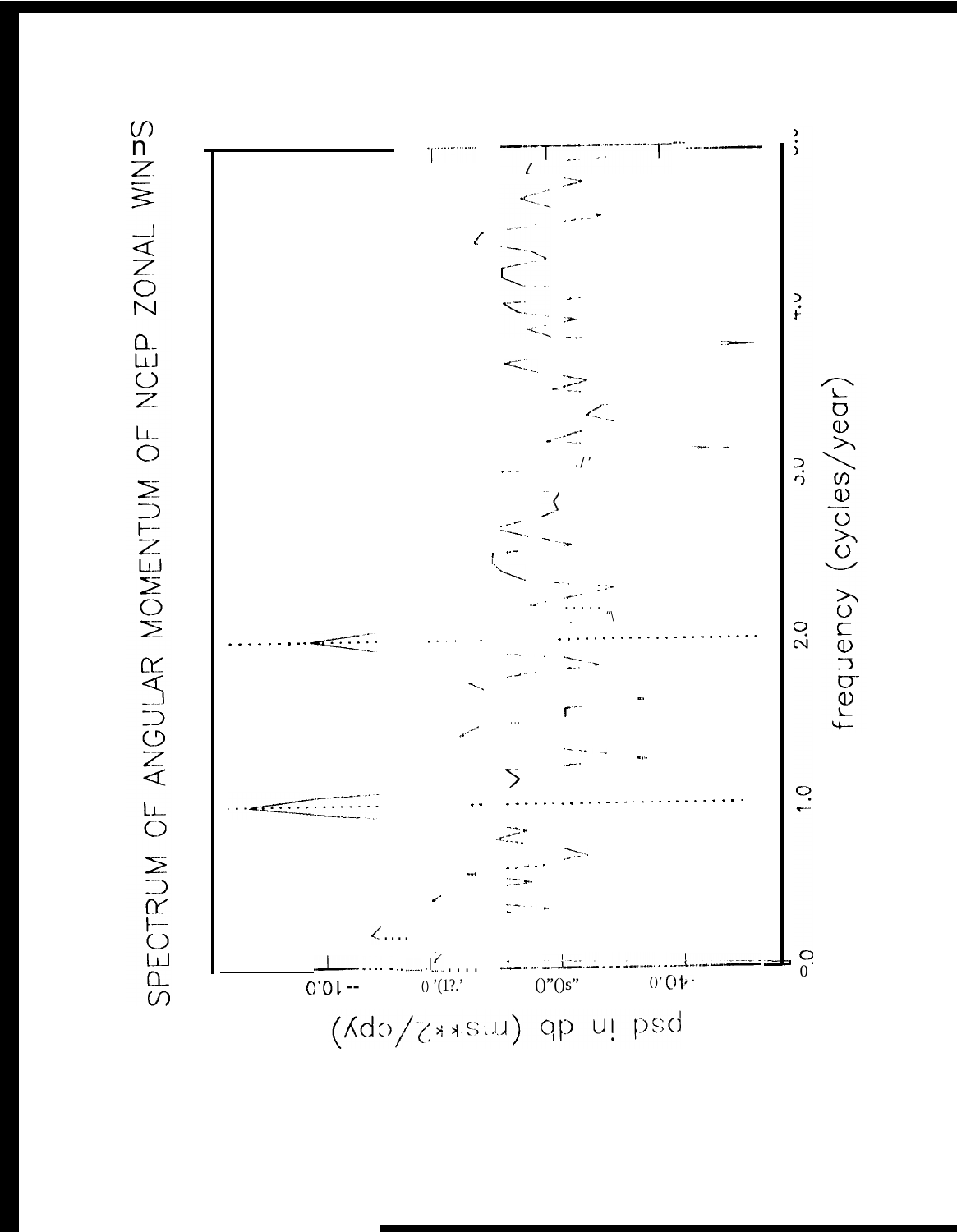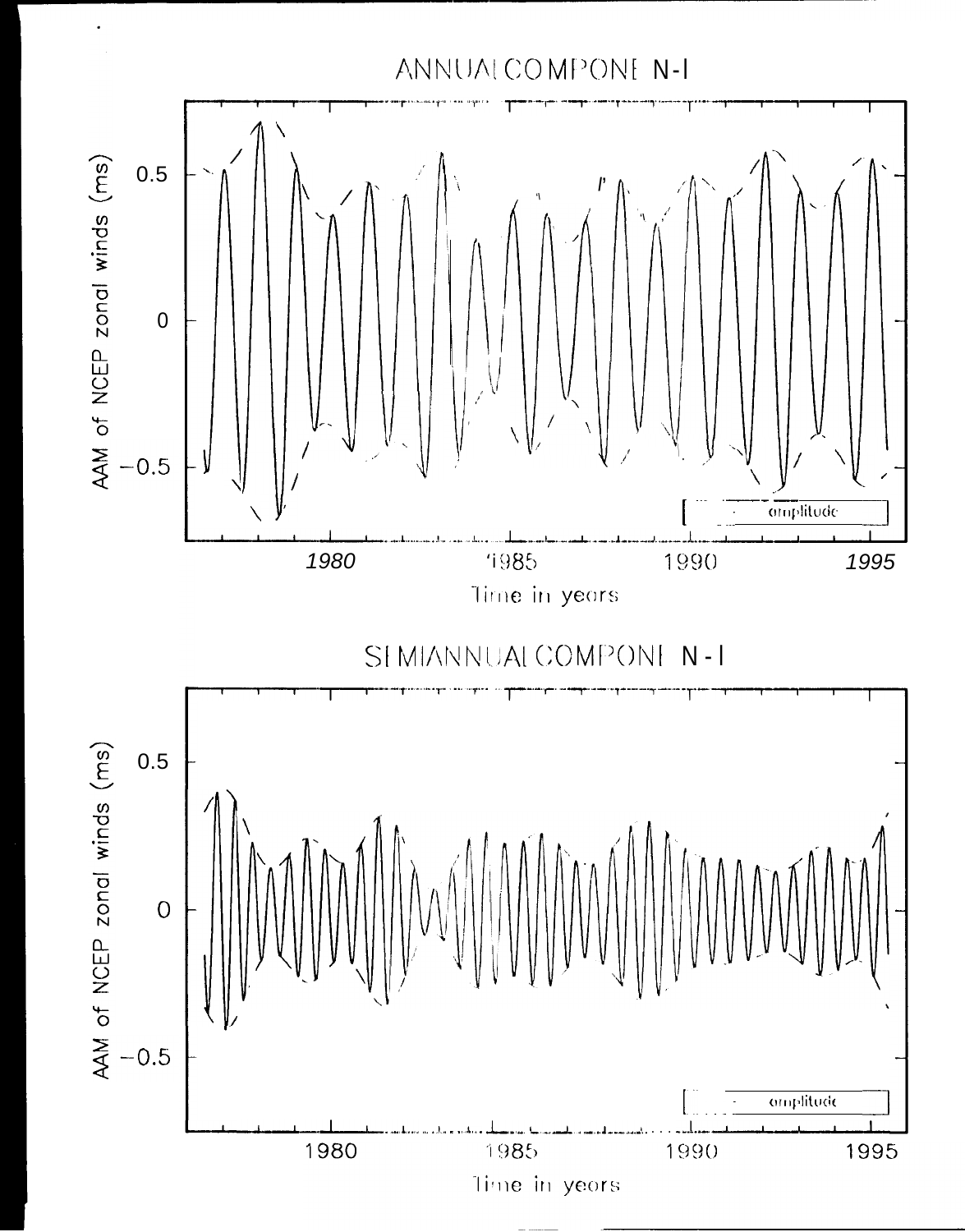